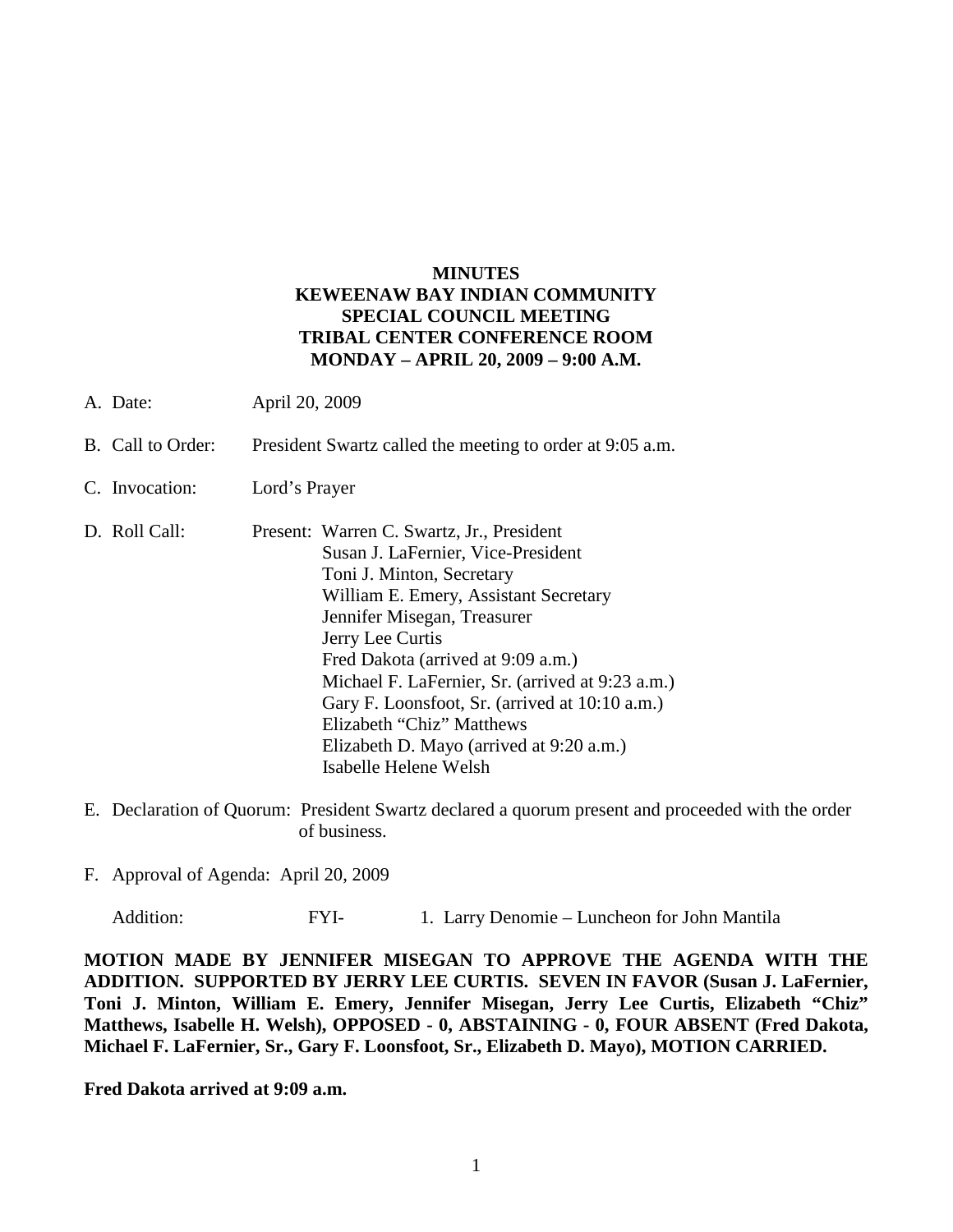- G. For Your Information:
	- 1. Going Away Luncheon for John Mantila today at 11:00 a.m. in the Chippewa Room
- H. Old Business:
	- 1. Sarah Smith, Assistant CEO Andrews Cultural Resources Consultant Agreement to identify and assess the significance of cultural resources within the Yellow Dog Plains and to include "Traditional Cultural Properties" for \$8,800.00 from the THPO budget.

**MOTION MADE BY WILLIAM E. EMERY TO APPROVE THE CONSULTANT AGREEMENT BETWEEN THE KEWEENAW BAY INDIAN COMMUNITY AND THE ANDREWS CULTURAL RESOURCES. SUPPORTED BY TONI J. MINTON. EIGHT IN FAVOR (Susan J. LaFernier, Toni J. Minton, William E. Emery, Jennifer Misegan, Jerry Lee Curtis, Fred Dakota, Elizabeth "Chiz" Matthews, Isabelle H. Welsh), OPPOSED - 0, ABSTAINING - 0, THREE ABSENT (Michael F. LaFernier, Sr., Gary F. Loonsfoot, Sr., Elizabeth D. Mayo), MOTION CARRIED.**

I. New Business:

1. Cherie Dakota, OCC – Resolution KB-1669-2009 BIA Funding for an eligibility study for the KBOCC under the Tribally Controlled Community College Assistance Act of 1978 (P.L. 95- 471)

**MOTION MADE BY FRED DAKOTA TO APPROVE RESOLUTION KB-1669-2009 BIA FUNDING. SUPPORTED BY WILLIAM E. EMERY. EIGHT IN FAVOR (Susan J. LaFernier, Toni J. Minton, William E. Emery, Jennifer Misegan, Jerry Lee Curtis, Fred Dakota, Elizabeth "Chiz" Matthews, Isabelle H. Welsh), OPPOSED - 0, ABSTAINING - 0, THREE ABSENT (Michael F. LaFernier, Sr., Gary F. Loonsfoot, Sr., Elizabeth D. Mayo), MOTION CARRIED.**

- J. Closed Session:
	- 1. Jennifer Misegan, Treasurer
	- 2. Michael LaFernier, Sr.
	- 3. Larry Denomie III, CEO
	- 4. Warren C. Swartz, Jr., President

**MOTION MADE BY SUSAN J. LAFERNIER TO GO INTO CLOSED SESSION AT 9:18 A.M. SUPPORTED BY TONI J. MINTON. SEVEN IN FAVOR (Susan J. LaFernier, Toni J. Minton, William E. Emery, Jennifer Misegan, Jerry Lee Curtis, Elizabeth "Chiz" Matthews, Isabelle H. Welsh), ONE OPPOSED (Fred Dakota), ABSTAINING - 0, THREE ABSENT (Michael F. LaFernier, Sr., Gary F. Loonsfoot, Sr., Elizabeth D. Mayo), MOTION CARRIED.**

**Elizabeth Mayo arrived at 9:20 a.m.**

**Mike LaFernier, Sr. arrived at 9:23 a.m.**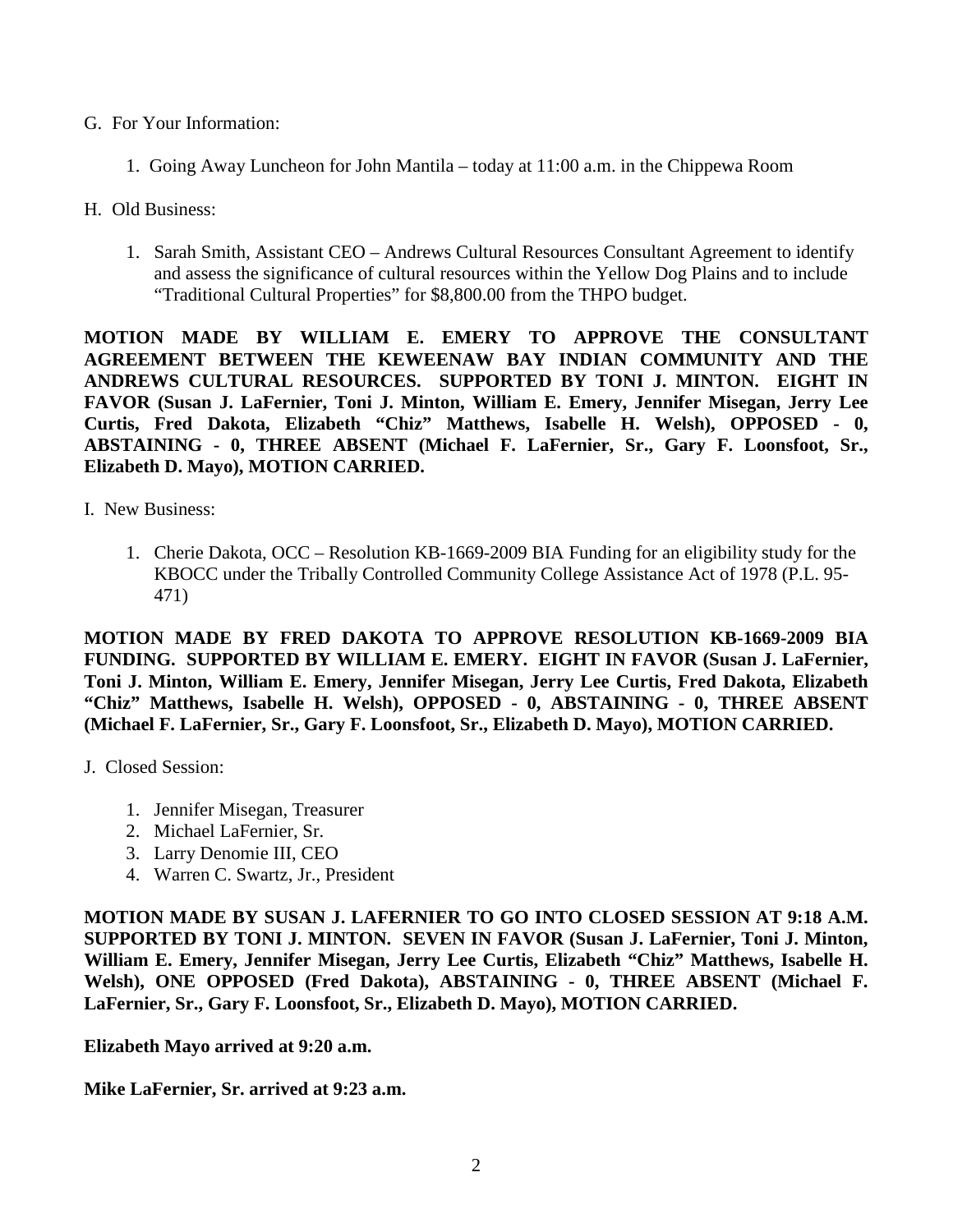**Gary Loonsfoot, Sr. arrived at 10:10 a.m.**

**MOTION MADE BY WILLIAM E. EMERY TO GO INTO OPEN SESSION AT 10:50 A.M. SUPPORTED BY FRED DAKOTA. ALL IN FAVOR (Susan J. LaFernier, Toni J. Minton, William E. Emery, Jennifer Misegan, Jerry Lee Curtis, Fred Dakota, Michael F. LaFernier, Sr., Gary F. Loonsfoot, Sr., Elizabeth "Chiz" Matthews, Elizabeth D. Mayo, Isabelle H. Welsh), OPPOSED - 0, ABSTAINING - 0, ABSENT - 0, MOTION CARRIED.**

Veterans Budget 533 – Request for \$10,740.00

**MOTION MADE BY JENNIFER MISEGAN TO APPROVE THE VETERAN'S BUDGET FOR FISCAL YEAR 2009. SUPPORTED BY WILLIAM E. EMERY. ALL IN FAVOR (Susan J. LaFernier, Toni J. Minton, William E. Emery, Jennifer Misegan, Jerry Lee Curtis, Fred Dakota, Michael F. LaFernier, Sr., Gary F. Loonsfoot, Sr., Elizabeth "Chiz" Matthews, Elizabeth D. Mayo, Isabelle H. Welsh), OPPOSED - 0, ABSTAINING - 0, ABSENT - 0, MOTION CARRIED.**

Craft-and-Regalia making instruction for students enrolled in the Access-To-Recovery (ATR) Program until September 2010

**MOTION MADE BY ELIZABETH "CHIZ" MATTHEWS TO APPROVE THE SERVICES AGREEMENT BETWEEN THE KEWEENAW BAY INDIAN COMMUNITY AND CHRISTINE EDWARDS TO PROVIDE CRAFT AND REGALIA MAKING INSTRUCTION. SUPPORTED BY GARY F. LOONSFOOT, SR. ALL IN FAVOR (Susan J. LaFernier, Toni J. Minton, William E. Emery, Jennifer Misegan, Jerry Lee Curtis, Fred Dakota, Michael F. LaFernier, Sr., Gary F. Loonsfoot, Sr., Elizabeth "Chiz" Matthews, Elizabeth D. Mayo, Isabelle H. Welsh), OPPOSED - 0, ABSTAINING - 0, ABSENT - 0, MOTION CARRIED.**

**MOTION MADE BY WILLIAM E. EMERY TO POST THE POSITION OF THE GENERAL MANAGER AT THE RADIO STATION WITH THE CHANGES AS DISCUSSED. SUPPORTED BY MICHAEL F. LAFERNIER, SR. ALL IN FAVOR (Susan J. LaFernier, Toni J. Minton, William E. Emery, Jennifer Misegan, Jerry Lee Curtis, Fred Dakota, Michael F. LaFernier, Sr., Gary F. Loonsfoot, Sr., Elizabeth "Chiz" Matthews, Elizabeth D. Mayo, Isabelle H. Welsh), OPPOSED - 0, ABSTAINING - 0, ABSENT - 0, MOTION CARRIED.**